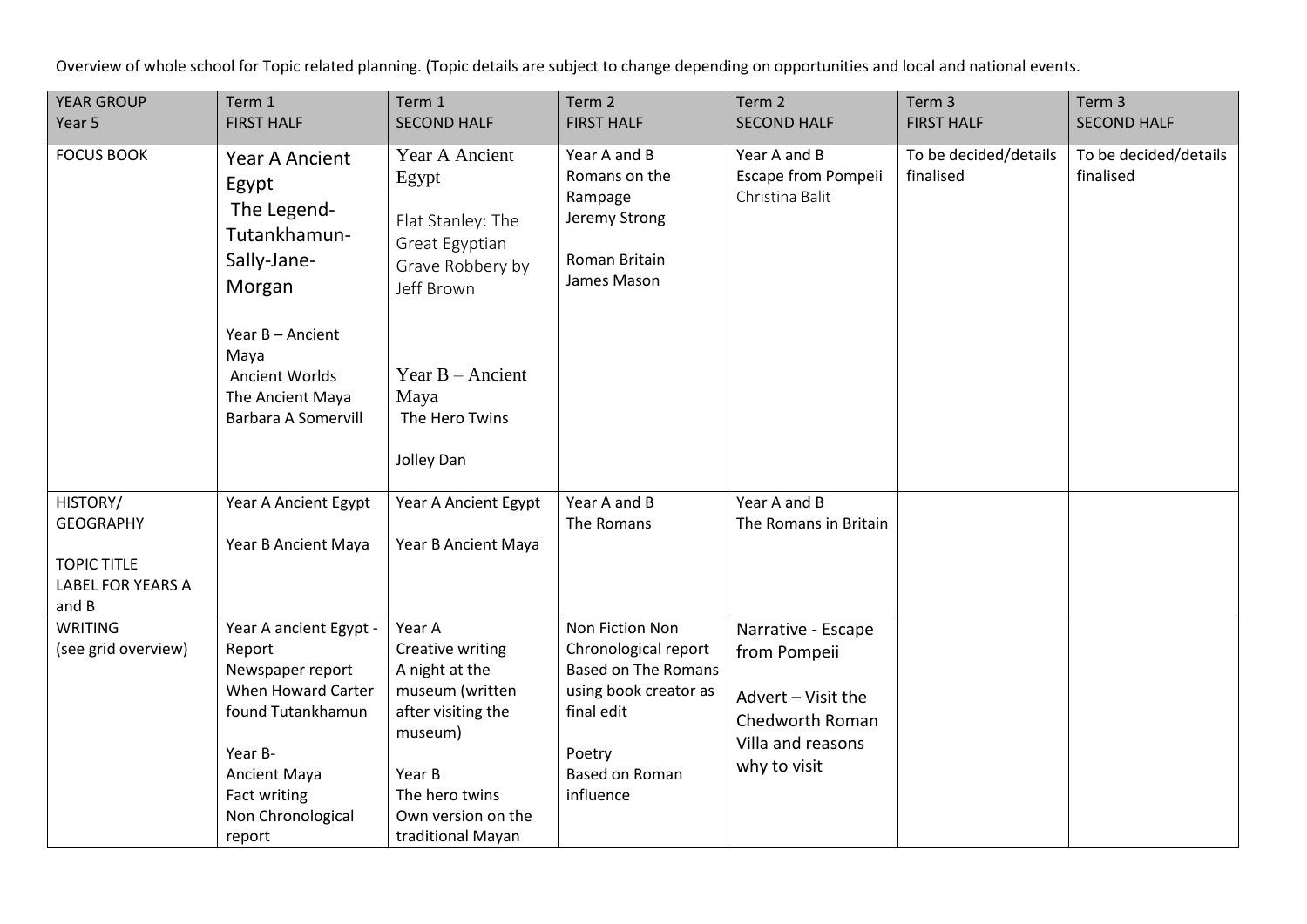|                              | Poetry - space, linked<br>to science                                                                                                                                                                                  | story, creative writing                                                                                                                                                                                        |                                                                                                                                                                                  |                                                                                                                      |                                                                                                                                                      |                                                                                                                                                                                                                      |
|------------------------------|-----------------------------------------------------------------------------------------------------------------------------------------------------------------------------------------------------------------------|----------------------------------------------------------------------------------------------------------------------------------------------------------------------------------------------------------------|----------------------------------------------------------------------------------------------------------------------------------------------------------------------------------|----------------------------------------------------------------------------------------------------------------------|------------------------------------------------------------------------------------------------------------------------------------------------------|----------------------------------------------------------------------------------------------------------------------------------------------------------------------------------------------------------------------|
| ART<br>Include focus artists | Mayan art Year or<br><b>Egyptian art</b><br>Watercolours<br>Tutankhamun death<br>mask<br>Year a and B space art<br>and DT work - create<br>planets in our solar<br>system<br><b>Artist space-</b><br><b>Kandinsky</b> | Mayan or<br>Egyptian art-<br>pastel<br>pyramids/link to<br>maths hieroglyphics<br>Year A and B space<br>art work, rocket into<br>space layered collage<br><b>Artist - Visual artist</b><br><b>Lia Halloran</b> | Roman art-<br>mosaics<br><b>Create Roman</b><br>$mosaic - design by$<br>drawing and<br>painting<br><b>Artist - Roman artist</b><br><b>Publius Aelius</b><br>Fortunatus, painting | <b>Rachel Ducker</b><br>Sculptures to inspire<br>us<br>Roman art-<br>sculpture using<br>clay/wire<br>Roman artefacts |                                                                                                                                                      |                                                                                                                                                                                                                      |
| DT                           | Year A<br>DT-design, make &<br>evaluate<br>scarab beetles<br><b>Barbara Hepworth</b><br>Year B<br>DT-design, make &<br>evaluate Mayan<br>masks – Look at<br>Pascal                                                    | Year A<br>DT-design, make &<br>evaluate sculpture<br>mummy &<br>sarcophagus<br>Year B<br>design, make &<br>evaluate Mayan<br>jewllery                                                                          | DT-create a<br>colosseum<br>DT - mosaics                                                                                                                                         | Roman food<br>DT-nutrition<br>healthy and varied<br>diet                                                             |                                                                                                                                                      |                                                                                                                                                                                                                      |
| <b>SCIENCE</b>               | Earth and Space<br>Describing the Sun,<br>Earth and Moon as<br>approximately<br>spherical bodies by<br>understanding how                                                                                              | Earth and Space<br>Night and Day Using<br>the idea of the<br>Earth's rotation to<br>explain day and night<br>and the apparent<br>movement of the                                                               | Properties and<br>changes of materials<br>- hardness, solubility,<br>transparency,<br>conductivity, and<br>response to magnets;<br>; dissolving and                              | Forces-<br>gravity; air and water<br>resistance; friction;<br>levers, pulleys and<br>gears                           | Living things and their<br>Habitats $-$<br>life cycles - mammals,<br>insects, birds and<br>amphibians;<br>reproduction in plants<br>and some animals | Animals including<br>Humans -<br>Describe the changes as<br>humans develop to old<br>age. Children create a<br>timeline to indicate stages<br>in the growth and<br>development of humans.<br>They should learn about |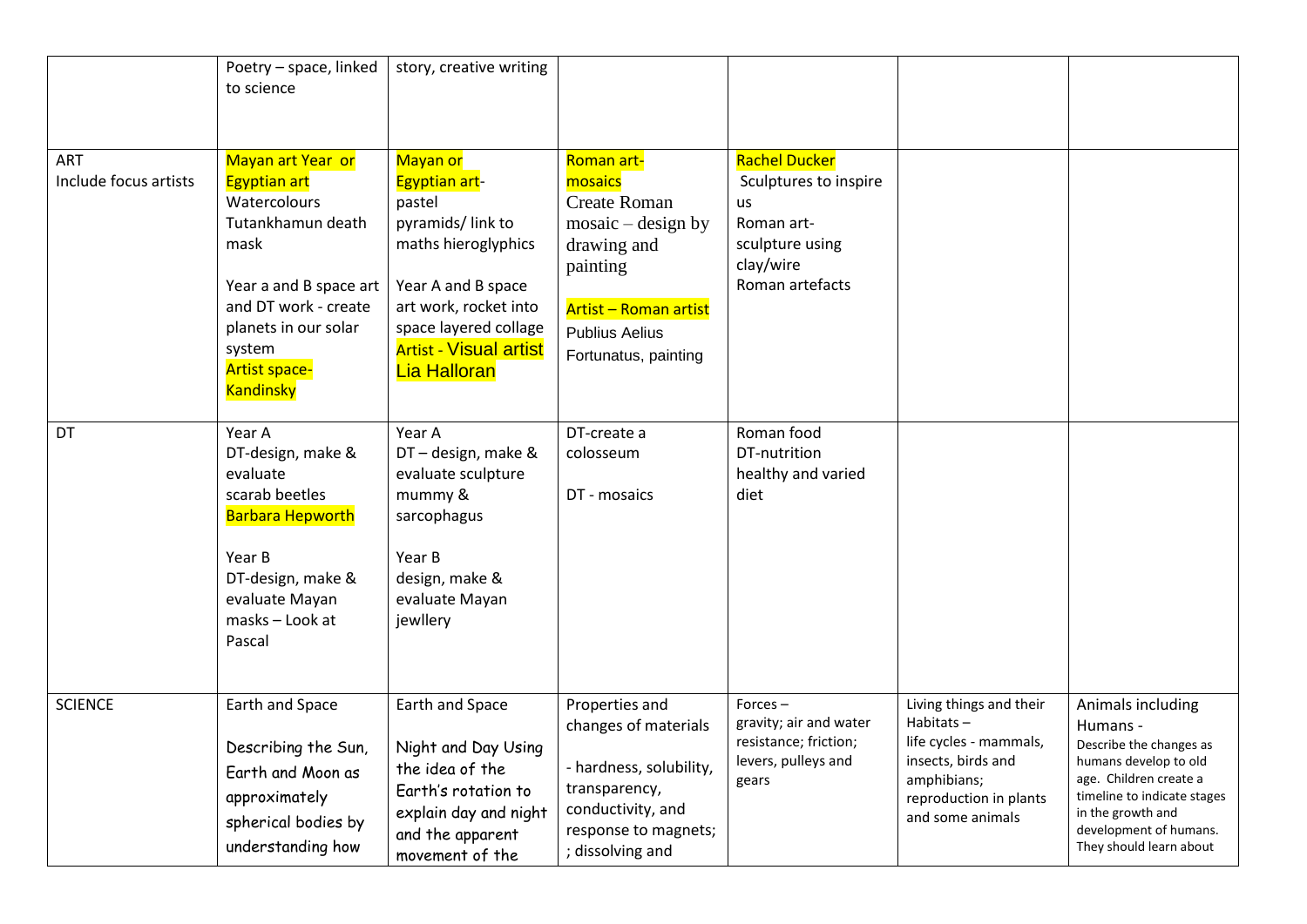|                                  | this knowledge has<br>been attained.<br>Describing the<br>movement of the<br>Earth, and other<br>planets, relative to<br>the Sun in the solar<br>system by learning<br>the order of the<br>plants and how they<br>move in the solar<br>system.                                                                                                                             | Sun across the sky.<br>Predicting night and<br>day in different<br>places on Earth.<br>Using globes.<br>Space talks -<br>European space<br>agency<br>Philip Stier<br>Katherine Shirley -<br>Oxford outreach<br>Science challenge<br>day                 | separating;<br>reversible/irreversibl<br>e changes; evidence<br>of suitability of<br>common materials<br>for particular uses -<br>metals, wood and<br>plastic |                                                                  | the changes experienced<br>in puberty.<br>Pupils could work<br>scientifically by<br>researching the gestation<br>periods of other animals<br>and comparing them with<br>humans; by finding out<br>and recording the length<br>and mass of a baby as it<br>grows. |
|----------------------------------|----------------------------------------------------------------------------------------------------------------------------------------------------------------------------------------------------------------------------------------------------------------------------------------------------------------------------------------------------------------------------|---------------------------------------------------------------------------------------------------------------------------------------------------------------------------------------------------------------------------------------------------------|---------------------------------------------------------------------------------------------------------------------------------------------------------------|------------------------------------------------------------------|------------------------------------------------------------------------------------------------------------------------------------------------------------------------------------------------------------------------------------------------------------------|
| TRIPS/VISITS/SPEAKE<br><b>RS</b> | Year A - Ancient<br>Maya Visit to the Pitt<br>Rivers Museum,<br>Oxford<br>Year B - Ancient<br>Egyptians<br>Visit to the British<br>Museum in London<br>Science speakers in -<br>Earth and space -<br>Mario from the<br>European space<br>Agency<br>Philip Stier from<br>Oxford university<br>Katherine Shirley -<br>outreach Oxford<br>university - shooting<br>stars work | Year A - Ancient<br>Maya<br>Visit to<br>Year B - Ancient<br>Egyptians<br>Visit to The<br>Ashmolean museum<br>Year A and B<br>English/Citizenship<br>Visit to the story<br>museum<br>Year A and B<br>Jigsaw/<br>PHSCE and wellbeing<br>Visit to Hill End | The Romans - Year A<br>and B<br>Visit to the<br>Chedworth Roman<br>Villa                                                                                      | The Romans -<br>Year A and B<br>Visit to the<br>Ashmolean museum |                                                                                                                                                                                                                                                                  |